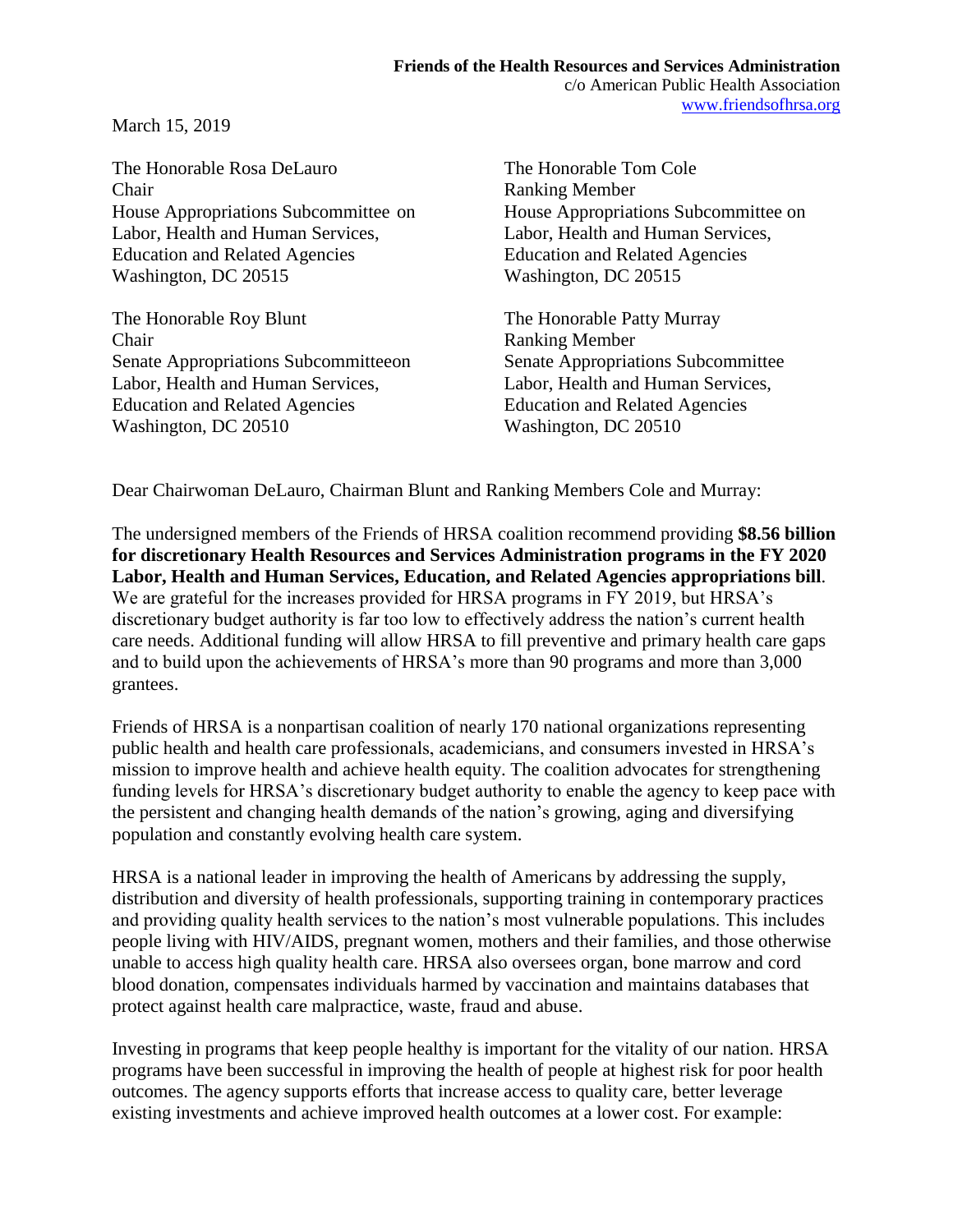- HRSA supports over 11,000 community health centers which serve as the primary medical home to nearly 28 million people, providing comprehensive, cost-effective care by reducing barriers such as cost, lack of insurance, distance, and language for their patients.
- HRSA supports the health workforce across the entire training continuum by strengthening the health workforce and connecting skilled professionals to communities in need.
- HRSA's Maternal and Child Health programs support patient-centered, evidence-based programs that optimize health, minimize disparities and improve health care access for medically and economically vulnerable women, infants and children.
- HRSA's Ryan White HIV/AIDS Program provides medical care and treatment services to over half a million people living with HIV. Ryan White programs effectively engage clients in comprehensive care and treatment, including increasing access to HIV medication, which has resulted in 85% of clients achieving viral suppression, compared to just 49% of all people living with HIV nationwide.
- HRSA supports healthcare systems programs that increase access and availability of lifesaving bone marrow, cord blood and donor organs for transplantation. Additionally, the Healthcare Systems Bureau supports poison control centers, which contribute to significantly decreasing a patient's length of stay in a hospital and save the federal government \$662.8 million each year in medical costs and lost productivity.
- HRSA supports community- and state-based solutions to improve rural community health by focusing on quality improvement, increasing health care access, coordination of care and integration of services that are uniquely designed to meet the needs of rural communities.
- HRSA's Title X Family Planning reduces unintended pregnancy rates, limits transmission of sexually transmitted infections and increases early detection of breast and cervical cancer by ensuring access to family planning and related preventive health services to more than 4 million women, men and adolescents.
- HRSA also supports training, technical assistance and resource development to assist public health and health care professionals better serve individuals and communities impacted by intimate partner violence.

Additionally, the Trump Administration has announced a new proposal to help end the domestic HIV epidemic, including new investments in HRSA's Ryan White Program and community health center program. Increasing support for comprehensive and effective HIV prevention, care, and treatment is essential, as is ensuring robust support for all of HRSA's programs, if our nation hopes to end the HIV epidemic.

In addition to discretionary funding, HRSA receives mandatory funding for multiple programs. At the end of FY 2019, mandatory funding is slated to expire for community health centers, the National Health Service Corps, Teaching Health Centers Program, and Family-to-Family Health Information Centers. Together, mandatory resources for these programs account for more than 40 percent of HRSA's total program level. We urge the Labor-HHS-Education appropriations committees to work with your authorizing colleagues to ensure continued funding for these programs. In the absence of continued mandatory funding for these programs, it will be exceedingly difficult to address these shortfalls in the Labor-HHS-Education appropriations bill.

The nation faces a shortage of health professionals, and a growing and aging population which will demand more health care. HRSA is well positioned to address these issues and to continue building on the agency's many successes, but a stronger commitment of resources is necessary to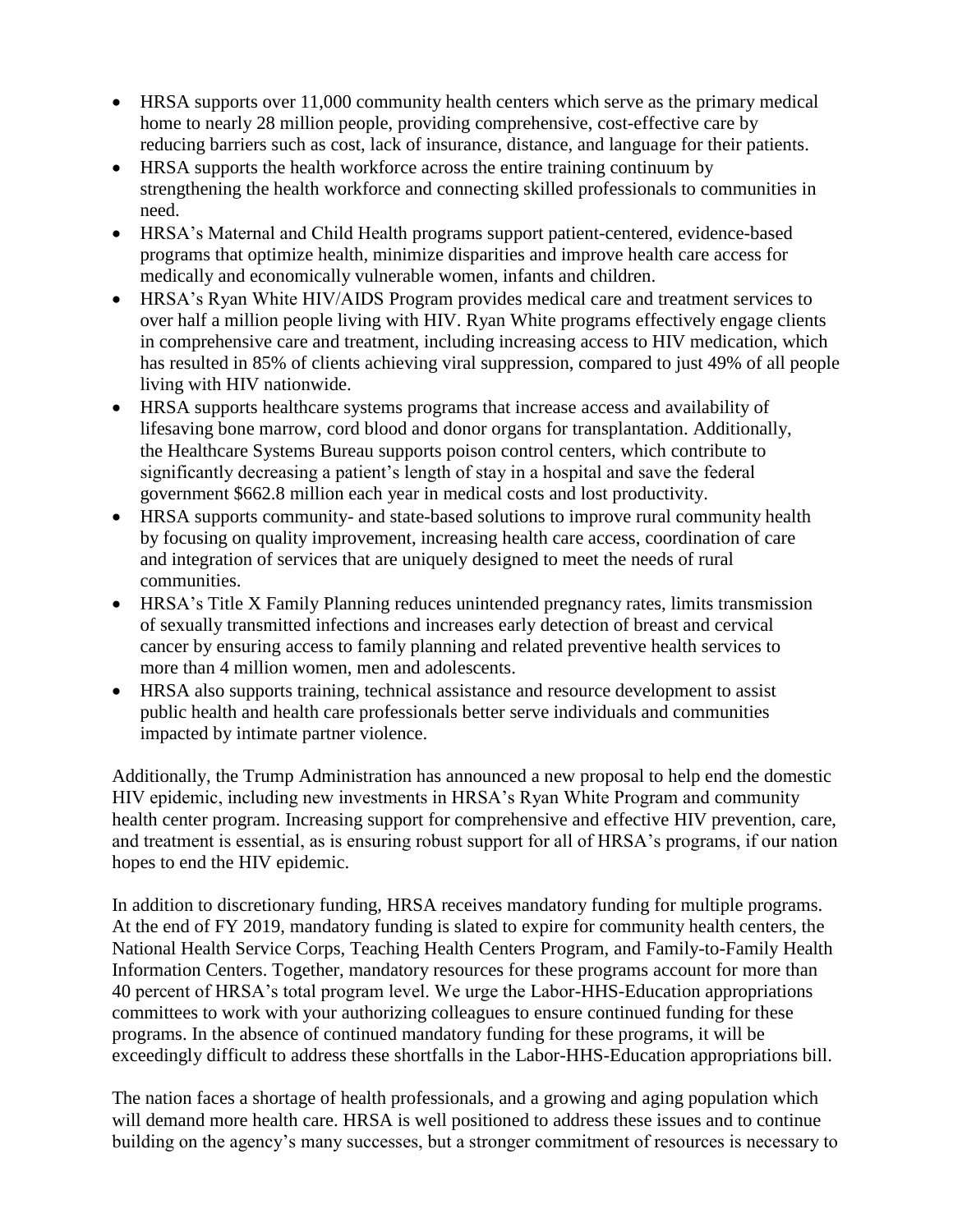effectively do so. We urge you to consider HRSA's central role in strengthening the nation's health and support a funding level of \$8.56 billion for HRSA's discretionary budget authority in FY 2020. For any questions regarding our request, please contact Gaby Witte at [gabriella.witte@apha.org](mailto:gabriella.witte@apha.org) or 202-777-2513.

Sincerely,

American Public Health Association 1,000 Days AcademyHealth Allergy & Asthma Network American Academy of Family Physicians American Academy of Pediatrics American Association for Dental Research American Association of Colleges of Osteopathic Medicine American Association of Colleges of Pharmacy American Association on Health and Disability American College of Obstetricians and Gynecologists American College of Obstetricians and Gynecologists American College of Physicians American College of Preventive Medicine American Dental Education Association American Geriatrics Society American Lung Association American Medical Student Association American Medical Women's Association American Optometric Association American Organization of Nurse Executives American Osteopathic Association American Physical Therapy Association American Physical Therapy Association American Psychological Association American Society for Blood and Marrow Transplantation Arizona Public Health Association Association for Prevention Teaching and Research Association of American Medical Colleges Association of Clinicians for the Underserved Association of Maternal & Child Health Programs Association of Minority Health Professions Schools Association of Schools and Programs of Public Health Association of Schools of Allied Health Professions Association of State and Territorial Health Officials Association of Women's Health, Obstetric and Neonatal Nurses Autism Society of America Autism Society of America Autism Speaks CAEAR Coalition Coalition for Health Funding Colorado Public Health Association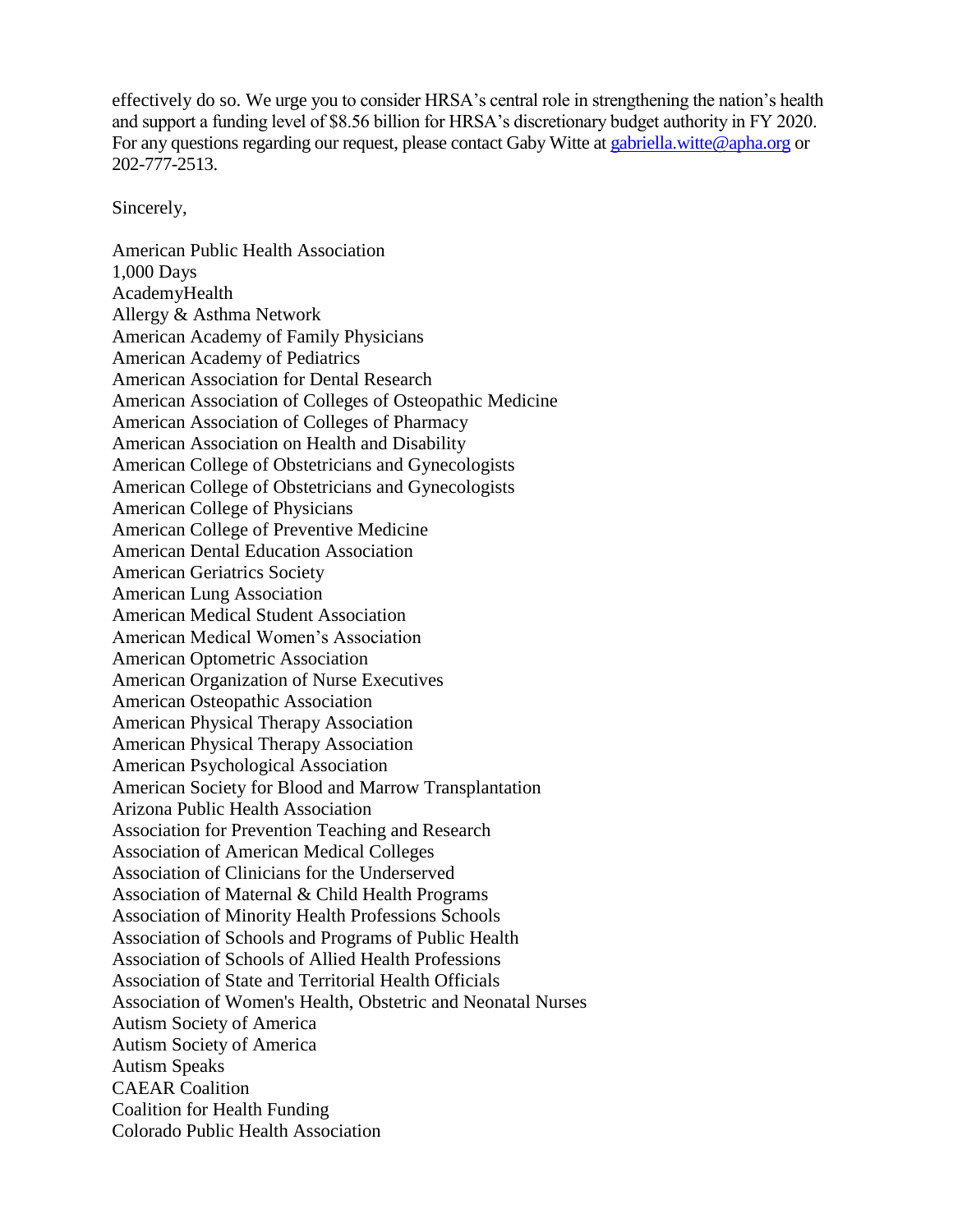Commissioned Officers Association of the U.S. Public Health Service, Inc. (COA) Connecticut Public Health Association Emergency Nurses Association Epilepsy Foundation Family Voices Futures Without Violence Georgia Public Health Association Health Professions and Nursing Education Coalition Healthy Kinder International, LLC Healthy Teen Network HIV Medicine Association IC & RC Idaho Public Health Association Illinois Public Health Association Illinois Society for the Prevention of Blindness Indiana Public Health Association Lakeshore Foundation Louisiana Public Health Association Maine Public Health Association March of Dimes Maryland Public Health Association Minnesota Public Health Association Missouri Public Health Association Montana Public Health Association NAADAC, the Association for Addiction Professionals National AHEC Organization National Association of Pediatric Nurse Practitioners National Council for Diversity in the Health Professions National Family Planning & Reproductive Health Association National Health Care for the Homeless Council National Institute for Children's Health Quality (NICHQ) National Kidney Foundation National League for Nursing National League for Nursing National Marrow Donor Program/Be The Match National Network of Public Health Institutes National Network of Public Health Institutes National Nurse-Led Care Consortium National Organization of State Offices of Rural Health North Carolina Public Health Association Nevada Public Health Association New Jersey Public Health Association Ohio Public Health Association Oklahoma Public Health Association Oncology Nursing Society Physician Assistant Education Association Prevent Blindness Prevent Blindness NC Prevent Blindness Texas